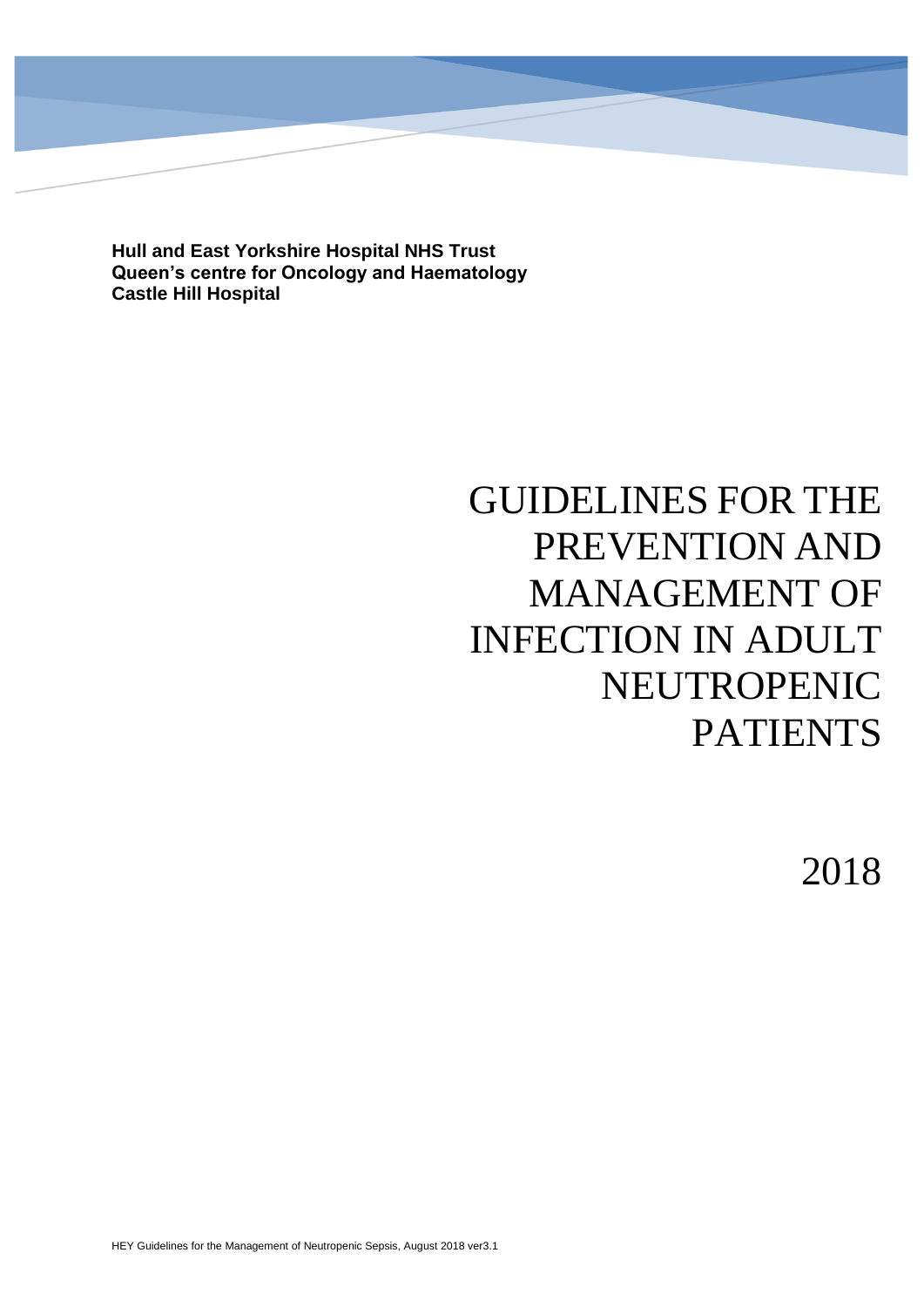# **Version Control:**

| <b>First Version Issued On:</b>  | September 2014                                                                                                               |
|----------------------------------|------------------------------------------------------------------------------------------------------------------------------|
| <b>Latest Version Issued On:</b> | December 2016                                                                                                                |
| <b>Review Date:</b>              | January 2018                                                                                                                 |
| <b>Date Revised:</b>             | August 2018                                                                                                                  |
| <b>Review Date:</b>              | September 2020                                                                                                               |
| <b>Consultation Process:</b>     | Has been reviewed by Consultant, Infection Control<br>and Microbiologists and Senior Pharmacists.                            |
| <b>Endorsed/Approved By:</b>     | Antibiotic Control & Advisory Team (ACAT),<br><b>Chemotherapy Standards Committee</b><br><b>Trust Clinical Governor</b>      |
| <b>Ratified By:</b>              | Drug and Therapeutic Committee                                                                                               |
| <b>Target Audience:</b>          | All healthcare practitioners within the trust involved<br>in the management of adult neutropenic patients                    |
| <b>Distribution:</b>             | Will be sent to all healthcare practitioners within the<br>trust involved in the management of adult<br>neutropenic patients |

# *When this document is viewed as a paper copy, the reader is responsible for checking that it is the most current version. This can be checked by accessing the database of policies on the Trust intranet*

| <b>CHANGE RECORD</b>                                    |  |                  |  |
|---------------------------------------------------------|--|------------------|--|
| <b>Nature of Change</b><br><b>Author</b><br><b>Date</b> |  | <b>Reference</b> |  |
|                                                         |  |                  |  |
|                                                         |  |                  |  |
|                                                         |  |                  |  |
|                                                         |  |                  |  |

# **CONTENTS**

| Paragraph |                                          | <b>Page Number</b> |
|-----------|------------------------------------------|--------------------|
|           | Introduction                             |                    |
|           | Purpose                                  |                    |
|           | Scope                                    |                    |
|           | <b>Duties</b>                            |                    |
|           | Content                                  |                    |
|           | <b>Process for Monitoring Compliance</b> |                    |
|           | References                               |                    |
|           | Appendices                               |                    |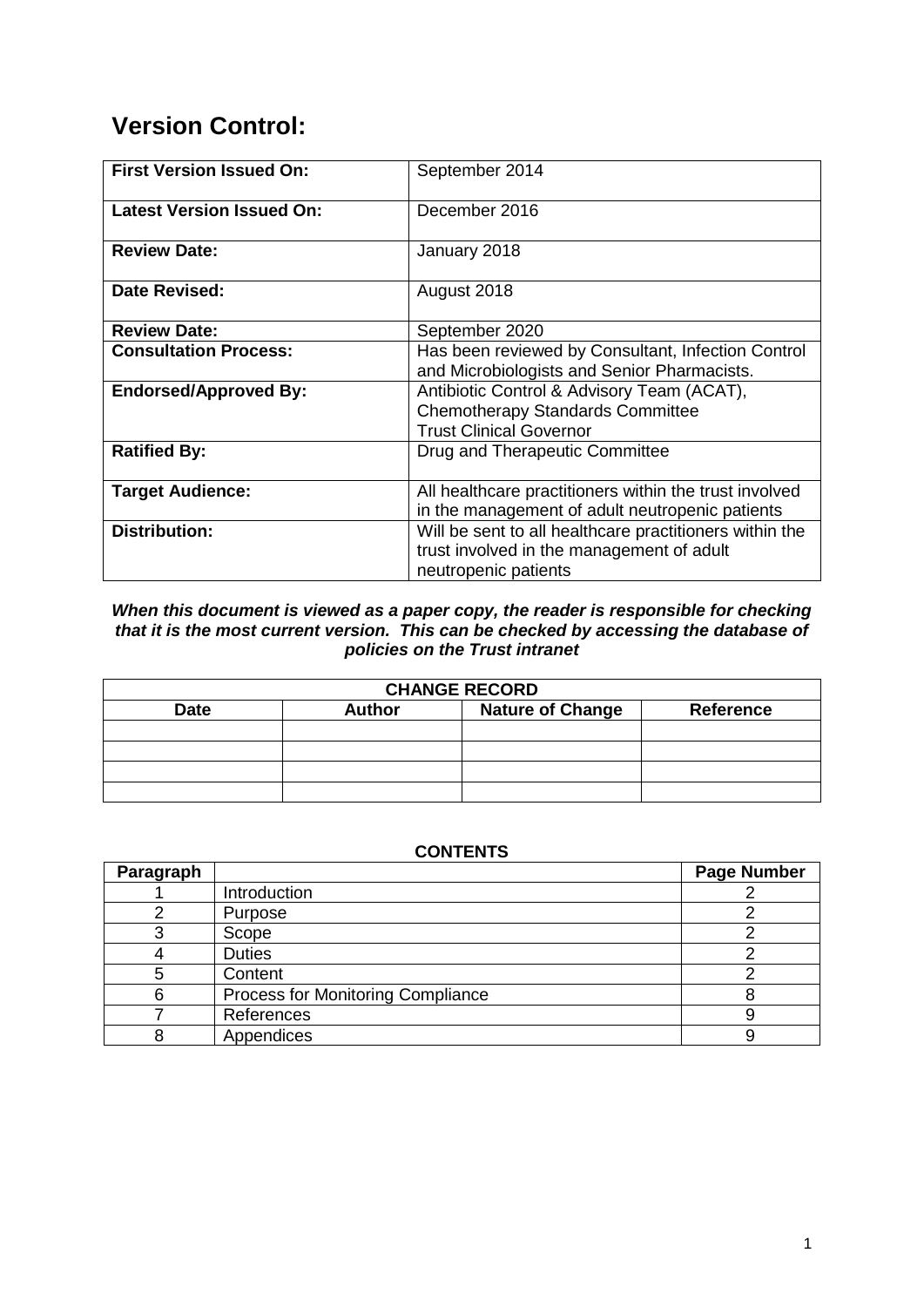#### **GUIDELINES FOR THE PREVENTION AND MANAGEMENT OF INFECTION IN ADULT NEUTROPENIC PATIENTS**

# **1 INTRODUCTION**

Most infectious processes in the patient with neutropenia evolve with minimal clinical expression. Hence, the probability of infection should be considered when an otherwise unexplained change in the patient's clinical status takes place. Infection in a neutropenic patient can progress rapidly and is a life-threatening event. Prompt management of the patient is therefore critical. The prophylactic use of antimicrobial agents to reduce the risk of septic complications is recommended for patients at the highest risk.

#### **2 PURPOSE**

This guideline has been written in order to comply with the NICE guidance, CG 151 on the prevention and management of neutropenic sepsis in cancer patients.

#### **3 SCOPE**

This protocol is specifically aimed at haematology and oncology patients who became neutropenic following cancer chemotherapy. However, it may be applicable for other haematology patients and also non-haematology/oncology patients who develop neutropenia for other reasons. Where possible such patients should be discussed with a consultant haematologist. Antibiotic management should be discussed with a Microbiologist or the Infection Consultant on call if out of hours when the neutropenic regime is being considered for non haematology/oncology patients.

#### **4 DUTIES**

All healthcare practitioners (nurses, doctors and pharmacists) within the Trust involved in the process of managing neutropenic patients should be familiar with and adhere to these guidelines.

# **5 CONTENT**

#### **Severity of Neutropenia**

| Moderate                                                           | $0.5 - 1.0 \times 10^9$ /l     |  |
|--------------------------------------------------------------------|--------------------------------|--|
| Severe                                                             | Less than $0.5 \times 10^9$ /l |  |
| Do not act on total WBC – always use the absolute neutrophil count |                                |  |

In general the risk of infection increases with the severity and duration of neutropenia.

#### **Signs of Infection in Neutropenic Patients**

Any one of: Pyrexia  $> 38^{\circ}$ C on a single reading Pyrexia  $> 37.5$ <sup>o</sup>C on two readings over 1-2 hours Rigor or other signs of fever (cold, sweating, shivering) Any signs of infection (sore throat, cough, urinary symptoms, skin lesions, diarrhoea) Unexplained abdominal pain Unexplained hypotension Unexplained tachycardia Any unexplained clinical deterioration, even in the absence of fever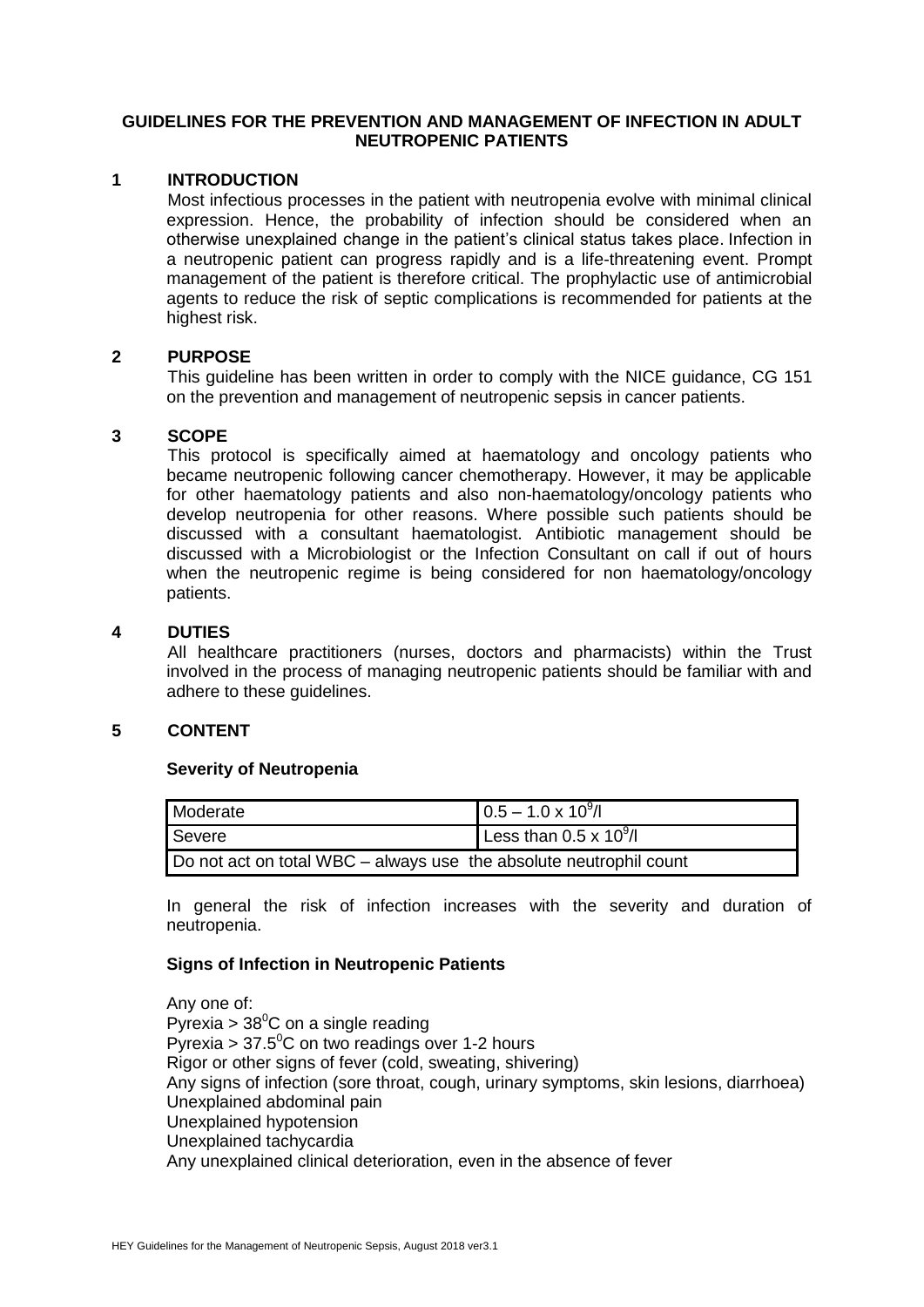Please note that focal signs of infection may be present or absent

# **Assessment and Investigation**

Patients must be admitted immediately and urgently assessed (history and examination) by clinical staff with experience of handling neutropenic patients.

They should assess the patient's risk of septic complications, basing the risk assessment on presentation features and using a validated risk scoring system, Multinational Association of Supportive Care in Cancer (MASCC).

The oncology or haematology team responsible for the patient should be made aware as soon as possible that the patient has been admitted for suspected neutropenia.

Any patient suspected of being neutropenic should be considered to be severely neutropenic until blood count is known. Antibiotic treatment (see Treatment of Neutropenic Patients) should be started as soon as possible, aiming for a **door-toneedle time of less than one hour**. Waiting for results before initiating antibiotics could result in rapid deterioration in the patient's condition.

Initial and ongoing clinical assessment should include

- Temperature
- Pulse
- Blood pressure
- Respiration rate
- Oxygen saturation
- Fluid balance (input and output charting)

Initial Investigations

- Full blood count
- Biochemical profile
- C-reactive protein
- Peripheral blood cultures (irrespective of temperature)
- Blood cultures from venous access device including each lumen if applicable
- Lactate (if signs of ongoing clinical deterioration)

Further Investigations

- Chest X-ray if there are respiratory symptoms
- Sputum specimen if productive with request for atypical pneumonia screen
- Urinalysis and urine sample for culture
- Bacterial and viral pharyngeal swabs
- Swabs from potential sites of infection (ears, nose, skin lesion, venous access device exit site)
- Stool sample for culture and *Clostridium difficile* testing if diarrhoea is present

Venous access devices must be assessed for signs of infection as the use of these devices increase the risk of infection.

Features that may suggest infection:

- Inflamed exit site/tunnel
- Pyrexia/rigors post flushing
- Previous history of line infection
- Other soft tissue infection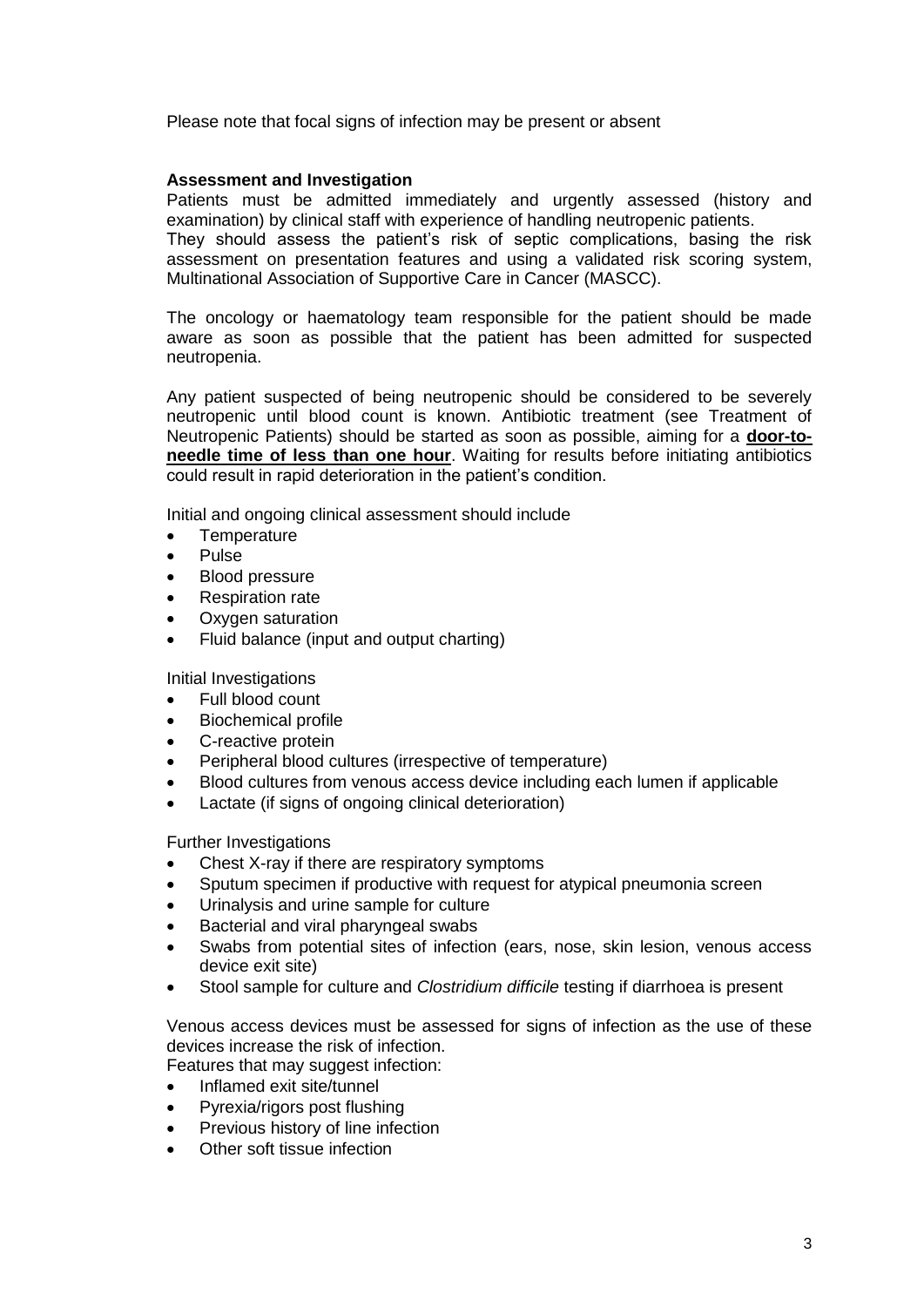Things to avoid

- Urinary catheterisation should not be performed (unless clinically indicated)
- Vaginal or rectal examinations and suppositories and enemas are contraindicated in neutropenic patients.
- Venous access devices must not be removed without discussion with the treating consultant.

#### **Treatment of Neutropenic Patients**

Intravenous fluids, antibiotic therapy and all prescribed medical treatment must be commenced immediately without waiting for results from investigations, aiming for a **door-to-needle time of less than one hour**. Diuretics and anti-hypertensive medications should be reviewed during this episode.

Check the patient's records (notes and electronic annotations) for alerts such as previous infection with *Clostridium difficile* or multidrug resistant organisms.

The antibiotic guidance below is recommended for initial management of neutropenic patients.

# **Human Granulocyte Stimulating Factors (GCSF) for the treatment of neutropenic sepsis**

GCSF should not be routinely used as adjunctive treatment with antibiotic therapy for patients with fever and neutropenia. However, GCSF should be considered in patients with febrile neutropenia who are at high risk of infection-associated complications or who have prognostic factors that are predictive of poor clinical outcomes.

High risk features include expected prolonged (more than 10 days) and profound neutropenia (less than  $0.1 \times 10^9$ /L), age more than 65 years, uncontrolled primary disease, pneumonia, hypotension and multi-organ dysfunction (sepsis syndrome), invasive fungal infection or hospitalization at the time of fever development.

# *GCSF should only be used following discussion with a consultant haematologist or oncologist.*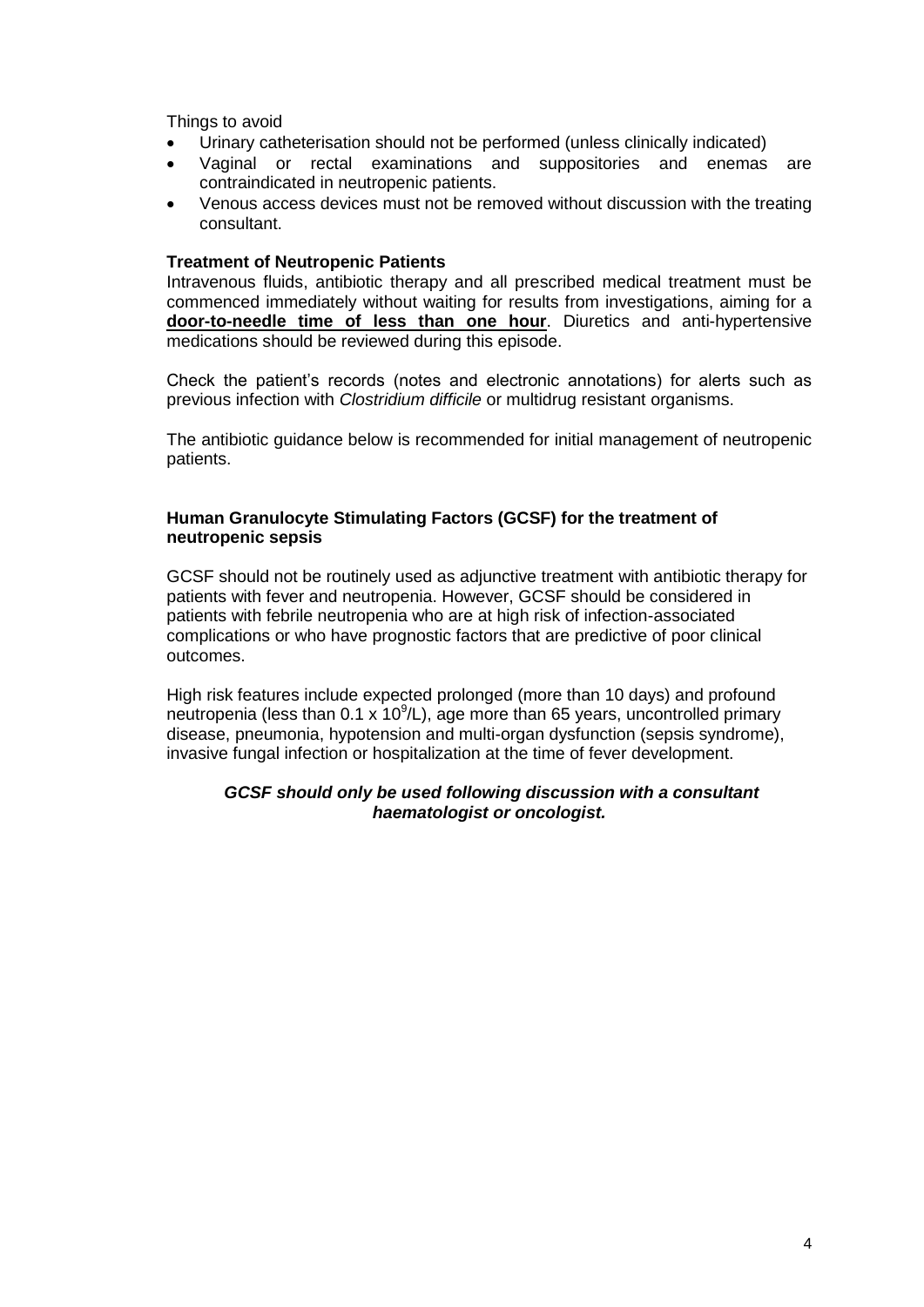| <b>Indication</b>                                                                                                                                       | <b>Suggested antibiotic</b>                                                                                                | <b>Information</b>                                                                                                                                                                                                                                                                                                                             |
|---------------------------------------------------------------------------------------------------------------------------------------------------------|----------------------------------------------------------------------------------------------------------------------------|------------------------------------------------------------------------------------------------------------------------------------------------------------------------------------------------------------------------------------------------------------------------------------------------------------------------------------------------|
| First-line                                                                                                                                              | Piperacillin/Tazobactam<br>IV 4.5g 8 hourly                                                                                | Dose reduction in moderate to severe renal<br>impairment (12 hourly if creatinine clearance <<br>20ml/min)                                                                                                                                                                                                                                     |
| If penicillin allergic                                                                                                                                  | Teicoplanin IV (see<br>Information for dosing)<br>and Aztreonam 2g IV 8<br>hourly                                          | Teicoplanin:<br>6mg/kg IV 12 hourly for 3 doses then 24 hourly.<br>Therapeutic drug monitoring is only required if the<br>treatment length will be more than 2 weeks; See<br>trust Guidelines on the Prescribing of<br>Glycopeptides Antibiotics in Adults for more<br>detailed information:<br>http://intranet/antibiotic/heyhquidelines.asp. |
| If known to be<br>colonised by extended<br>spectrum B-lactamase<br>producing organisms<br>(ESBLs) or<br>Piperacillin/Tazobacta<br>m resistant organisms | Meropenem 1g IV 8 hourly                                                                                                   | Routine addition of aminoglycosides has been<br>found to be associated with increased adverse<br>events and of no significant benefit.                                                                                                                                                                                                         |
| If known or considered<br>to be at risk of<br>colonisation with<br>Carbapenemase<br>producing gram<br>negative bacteria<br>(CPE)                        | Please discuss with a<br><b>Consultant</b><br>Microbiologist or the<br><b>Infection Consultant on</b><br>call out of hours |                                                                                                                                                                                                                                                                                                                                                |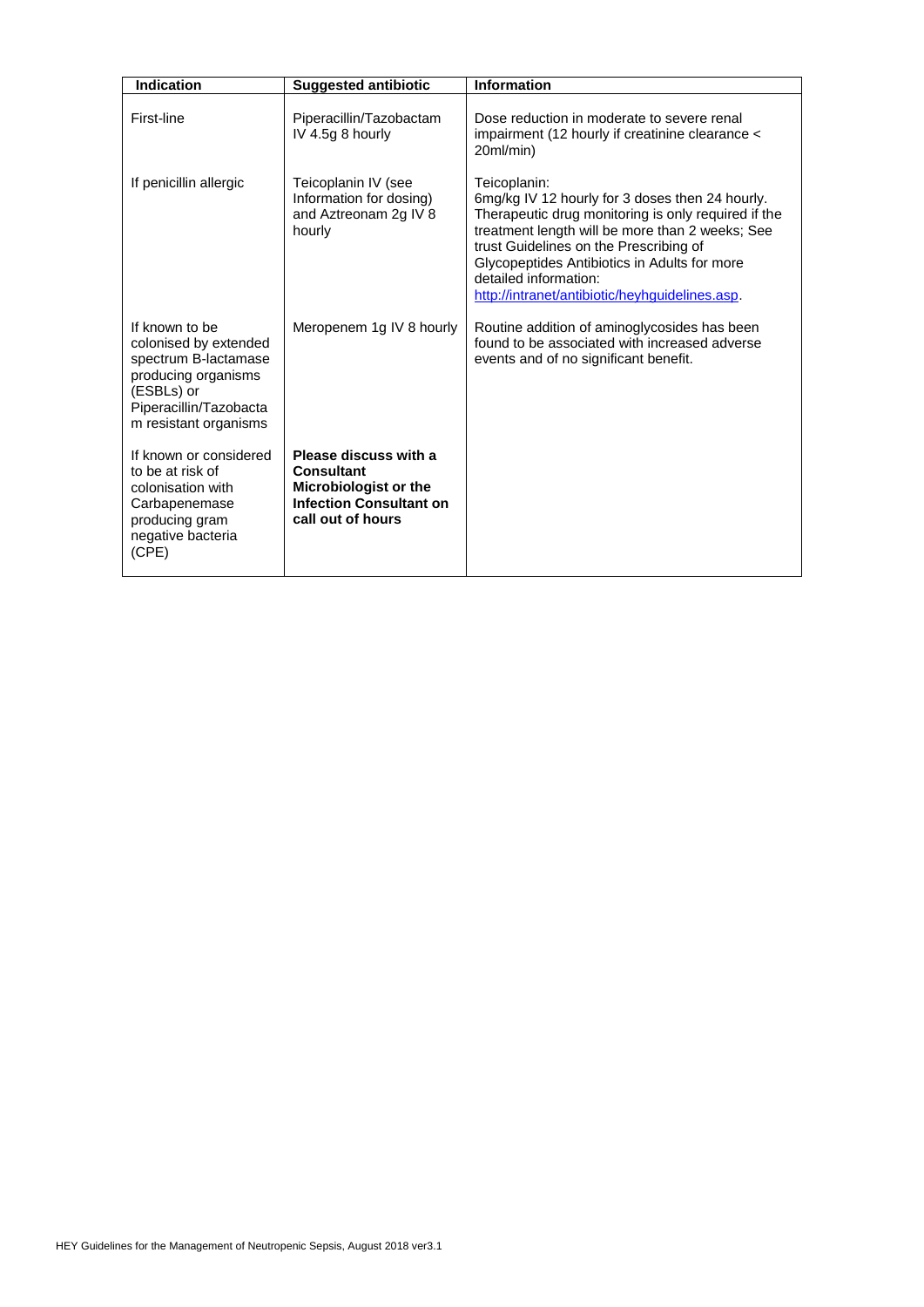| Consider additional<br>antibiotics if:                                                                                           |                                                         |                                                                                                                                                                                                                                                                                                                                                                                            |
|----------------------------------------------------------------------------------------------------------------------------------|---------------------------------------------------------|--------------------------------------------------------------------------------------------------------------------------------------------------------------------------------------------------------------------------------------------------------------------------------------------------------------------------------------------------------------------------------------------|
| Patient with severe<br>sepsis or rapidly<br>deteriorating or known<br>to be colonised by<br>resistant Gram<br>negative organisms | Gentamicin 5mg/kg IV<br>once daily                      | Should be avoided in patients with renal<br>impairment.<br>Dose frequency should be adjusted according to<br>drug<br>serum levels measured within 6-14 hours after the<br>first dose (Using the Nomogram Chart).<br>See trust Guidelines on the Prescribing of<br>Aminoglycoside Antibiotics in Adults for more<br>detailed information:<br>http://intranet/antibiotic/heyhguidelines.asp. |
| Patient has evident<br>bowel signs/symptoms,<br>pelvic/gynaecological<br>disease or sinus<br>disease                             | Metronidazole 500mg IV 8<br>hourly                      |                                                                                                                                                                                                                                                                                                                                                                                            |
| Patient known to be<br>colonised by or has a<br>past history of infection<br>with MRSA or penicillin<br>resistant pneumococci    | Teicoplanin IV (see<br>Information above for<br>dosing) |                                                                                                                                                                                                                                                                                                                                                                                            |
| Clear evidence of<br>intravascular catheter<br>associated sepsis                                                                 | Teicoplanin IV (see<br>Information above for<br>dosing) |                                                                                                                                                                                                                                                                                                                                                                                            |
| Patient has signs or<br>symptoms of lower<br>respiratory tract<br>infection                                                      | Clarithromycin 500mg oral<br>12 hourly                  | Macrolide antibiotics can inhibit hepatic metabolism<br>of other drugs - this can be a particular problem<br>with those drugs with a narrow therapeutic index,<br>e.g. warfarin,<br>theophylline, cyclosporin etc. Dose adjustment and<br>careful monitoring may be necessary.<br>Dose adjustment needed in those with moderate to<br>severe renal impairment.                             |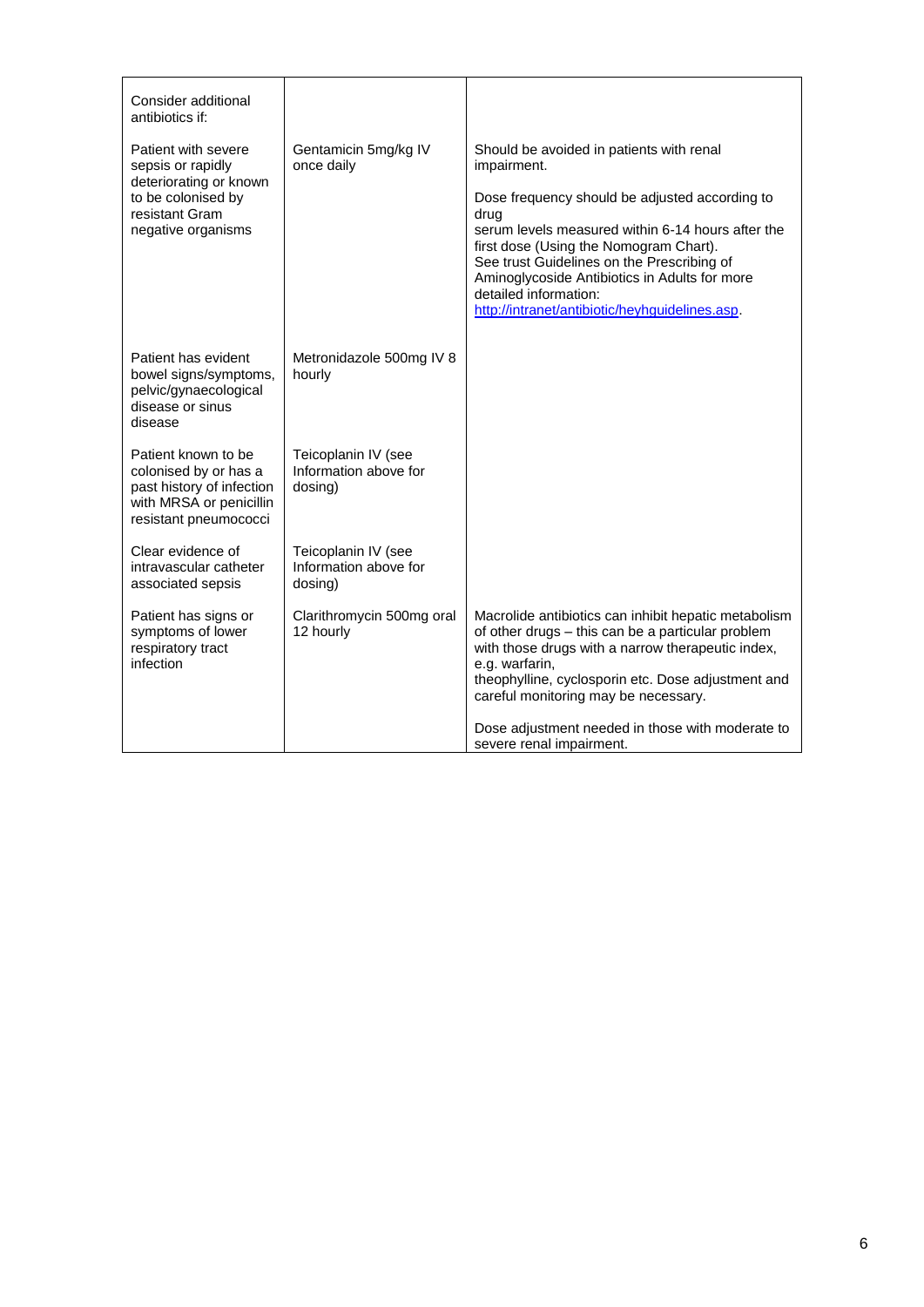# *Antibiotic therapy should always be critically reviewed after 48 hours.*

Usually the antibiotic regimen is not altered for 48 hours irrespective of the patient's temperature, unless the clinical state of the patient is deteriorating.

If screening cultures produce positive results or there is clinical suspicion of a particular organism then the antibiotic regimen should be adjusted.

# **Ongoing Assessment of Patient**

Medical / nursing staff should maintain a high level of surveillance for infection, watching closely for any signs and symptoms. Many patients with profound neutropenia do not have localising signs of infection, however, as neutrophils return these symptoms/signs may develop, prompt administration of prescribed intravenous fluids and antibiotics is essential.

1. Nursing staff must ensure TPR and BP are recorded every hour for 4 hours then if stable every 4 hours around the clock.

#### **Septic Shock May Occur Rapidly**

Inform on-call doctor immediately if patient shows any signs of going into shock. Accept continuing pyrexia only if the patients condition is stable and satisfactory.

2. A strict record of fluid intake and output must be maintained. Urine output must be totalled every 4 hours and if less than 200mls, reported to the medical staff.

3. To prevent renal failure the doctor on call must be alerted to any deterioration immediately, the situation needs to be remedied with aggressive intravenous fluid replacement and inotropic agents if there is not an adequate response to fluid therapy after discussion with the on-call haematologist or oncologist.

4. Transfers to Intensive Care Unit may be necessary following consultation with treating Consultant and ICU Consultant.

5. Patients with neutropenic sepsis can occasionally appear to have an acute abdomen and the surgical team should only be involved after discussion with the treating consultant.

6. Monitor full blood count and biochemical profile daily. Depending on the chemotherapy regime coagulation screening may also be required.

See Appendix 1 for additional assessments.

#### **Duration of Antibiotic Therapy in Patients Responding to Treatment**

Antibiotics should be continued until afebrile for 48 hours. If there is a focus of infection identified the duration of antibiotic therapy is guided by the resolution of signs and symptoms.

- If blood cultures negative and no focus of infection complete 5 days of therapy
- If blood cultures positive continue antibiotics for 7 days UNLESS deep seated focus of infection suspected/found e.g. endocarditis or a specific organism is isolated which requires a longer duration of treatment.
- *Staphylococcus aureus* bacteraemia requires a minimum of 2 weeks IV therapy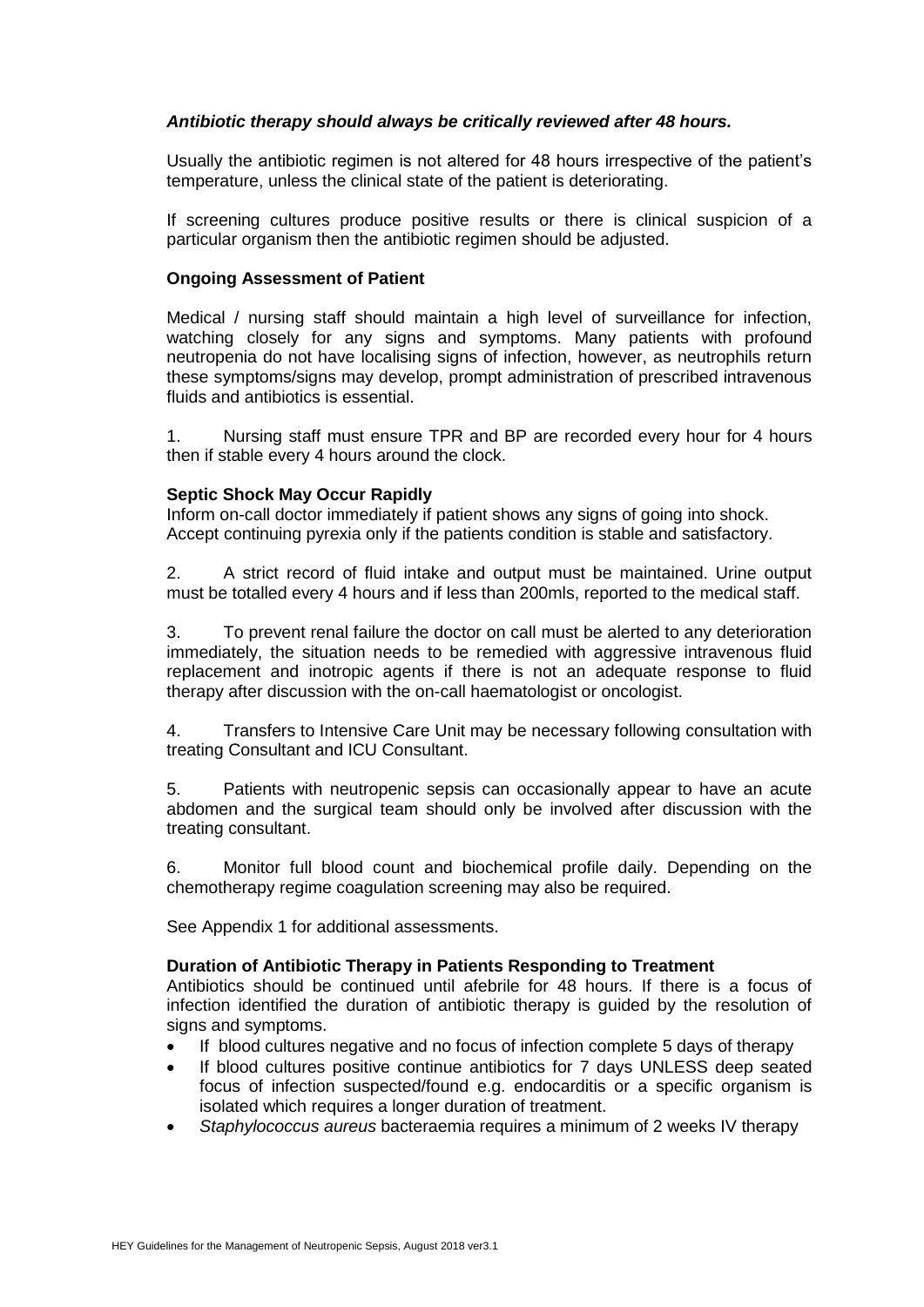If deep seated infection suspected/found please discuss ongoing management with a Microbiologist or Infection Team Consultant on call if advice required out of hours.

# **Management of Patients Failing to Respond to Treatment**

Antibiotics should be reviewed if there is no clinical response after 48 hours. The review of a patient's treatment should take into account any microbiology results and sensitivities and should consider the risk of catheter infection and atypical organisms including fungi.

The current second line antibiotic regimen is: Meropenem 1g intravenous 8 hourly

If fevers persist for more than 96 hours, refractory to broad spectrum antibacterial treatment, antifungal treatment should be started and appropriate imaging (high resolution chest CT +/- CT sinuses if upper respiratory tract symptoms) done. See trust Guideline on [Management of Systematic Fungal Infection in](http://intranet/guidelines/guidelines/19.pdf)  [Immunocompromised Patients](http://intranet/guidelines/guidelines/19.pdf) on the intranet site: [http://intranet/antibiotic/heyhguidelines.asp.](http://intranet/antibiotic/heyhguidelines.asp)

#### **Discharge of Patients**

Patients should not be discharged without agreement of supervising oncologist or haematologist. Patients should not be discharged before completing their duration of antibiotics (as advised above).

Medical Staff should decide when clinical signs indicate the patient is no longer at risk from neutropenic sepsis i.e. the neutrophil count is  $0.5 - 1.0 \times 10^9$ /l, intravenous antibiotic regimens are completed and the patient has been apyrexial for >24 hours.

#### **Management of Low Risk Neutropenic Sepsis**

Although febrile neutropenia is a potentially life threatening complication of systemic anti-cancer therapy a proportion of patients are at a lower risk for significant medical complications. These patients have the potential to be de-escalated from intravenous to oral therapy and then discharged early.

#### **Identifying low risk neutropenic patients**

A number of different scoring systems have been developed and validated to identify neutropenic septic patients with a low risk of complications. Of the scoring systems currently in use the Multinational Association of Supportive Care in Cancer (MASCC) is the most widely validated and accepted system with a sensitivity (at a MASCC score < 21) for the prediction of serious medical complications ranging between 40% and 80% and a specificity ranging between 59% and 95% (Klastersky et al, 2000).

The MASCC score should be calculated for all neutropenic patients using the characteristics shown in the table below. The maximum theoretical score is 26 as only one weighting for 'Burden of Illness' may be included.

In keeping with the NICE guideline (CG151 Neutropenic sepsis: prevention and management of neutropenic sepsis in cancer patients) and acute oncology best practice all patients should be assessed within 24 hours by consultant medical staff. Any patient with a MASCC score ≥21 should be considered for oral antibiotics and outpatient management after confirmation of ALL of the following features:

- (1) Patient does not live alone
- (2) Carer (or caregiver) available 24 hours a day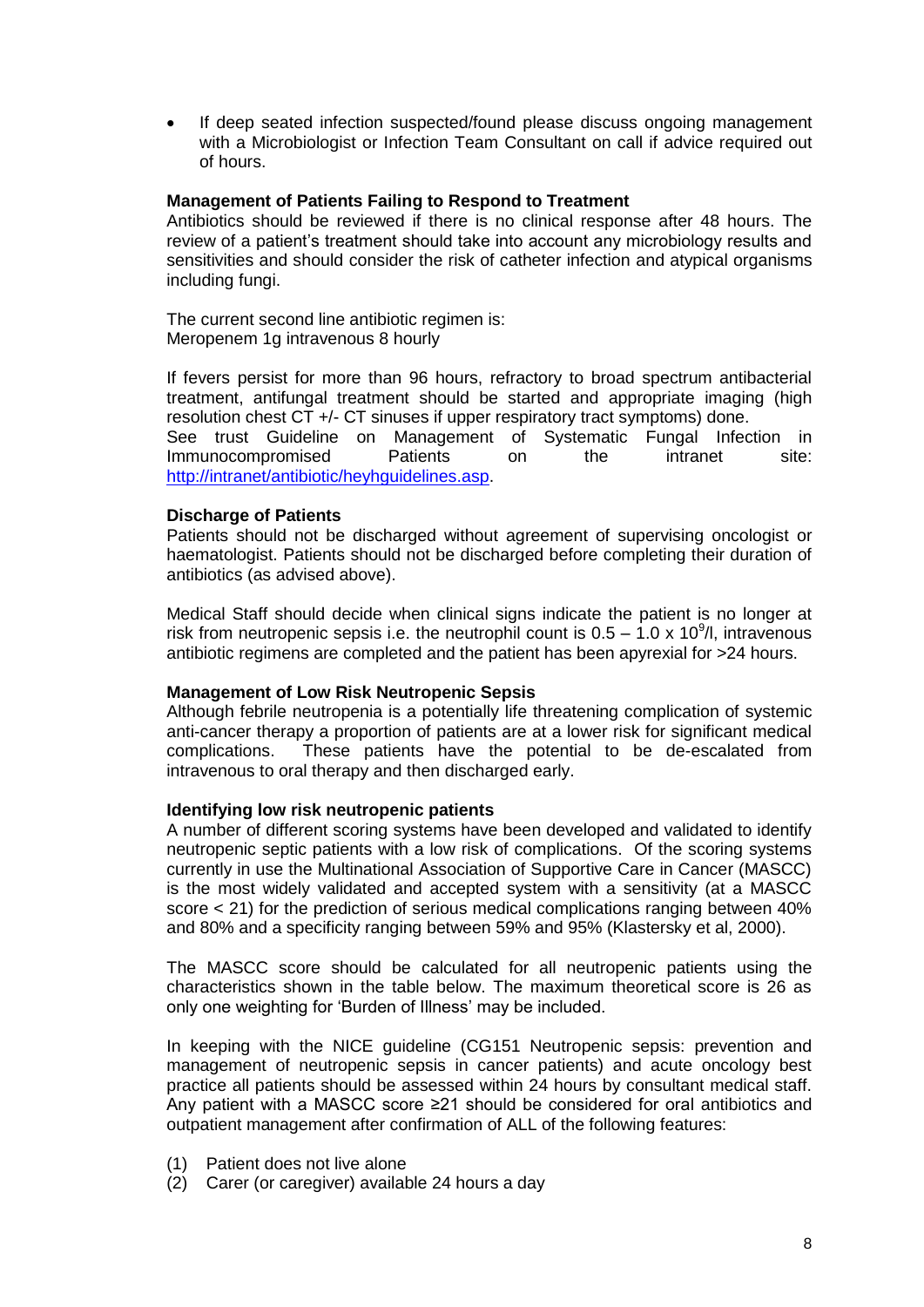- (3) Lives less than 30 minutes distance from hospital
- (4) Able to take oral antibiotics
- (5) Able to call bleep 500 if needed
- (6) Agree to take over own care at home

|                                                                     |                                                                                                    | Yes           | No       | Score |
|---------------------------------------------------------------------|----------------------------------------------------------------------------------------------------|---------------|----------|-------|
| Does the patient have a solid tumour or lymphoma (except Burkitts)? |                                                                                                    | 4             | 0        |       |
| Is the patient dehydrated or requiring IV fluids?                   |                                                                                                    | 0             | 3        |       |
| Is the systolic BP $\leq 90$ mmHg?                                  |                                                                                                    | 0             | 5        |       |
| How sick is the<br>patient now?<br>(select one)                     | No or mild symptoms (events barely noticeable,<br>not interfering with performance or functioning) | 5             | 0        |       |
|                                                                     | Moderate symptoms (patient uncomfortable or<br>events influence performance of daily activities)   | 3             | 0        |       |
|                                                                     | Severe symptoms (severe discomfort and/or<br>performance of daily activities limited)              | 0             | $\Omega$ |       |
| Is the patient <60 years old                                        |                                                                                                    | $\mathcal{P}$ | 0        |       |
| Does the patient have COPD?                                         |                                                                                                    | $\Omega$      | 4        |       |
| Did the patient develop febrile neutropenia while an inpatient?     |                                                                                                    | 0             | 3        |       |
| Total MASCC score:                                                  |                                                                                                    |               |          |       |

Score  $\geq$  21 = low risk: assess whether patient can be managed as outpatient with oral abx Score  $\leq$  21 = high risk: treat as inpatient with iv antibiotics

# **Antibiotic selection**

Patients with no recorded penicillin allergies should be treated with Ciprofloxacin 750mg oral 12 hourly and Co-amoxiclav 625mg oral 8 hourly.

Patients with a recorded penicillin allergy should receive Ciprofloxacin 500mg oral 12 hourly and Clindamycin 450mg oral 6 hourly.

Patients taking prophylactic Ciprofloxacin following NICE guidance CG151 should NOT be treated using this policy without discussion with a consultant microbiologist.

# **Prophylaxis**

In an effort to reduce the risk of septic complications of anticancer treatment current NICE guidance (CG 151) recommends the use of prophylaxis with a fluoroquinolone during the expected period of neutropenia in *patients with acute leukaemias, stem cell transplants or solid tumours in whom significant neutropenia (neutrophil count ≤ 0.5 x 10 9 /L) is anticipated*.

In this patient population it is anticipated that the neutropenic period following chemotherapy would be at least 2 weeks in duration. It is advised that the patient should commence Ciprofloxacin 500mg oral 12 hourly as prophylaxis and continue this therapy as long as the neutrophil count is  $\leq 0.5 \times 10^9$ /L.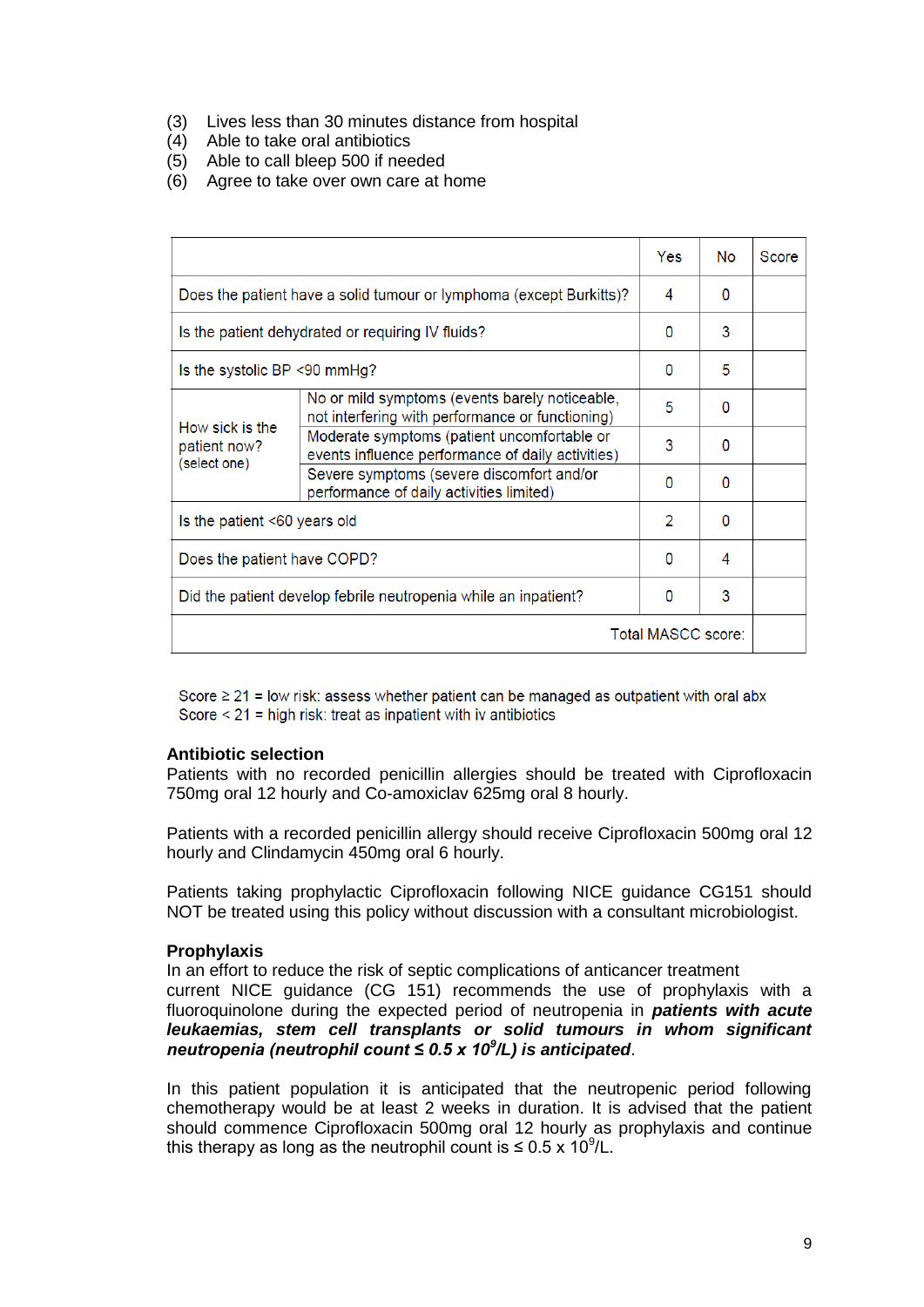This recommendation should include patients receiving active treatment ONLY and not those patients being managed with best supportive care.

# *In the event of persistent diarrhoea this therapy should be reviewed.*

# **GCSF for Primary Prophylaxis**

Primary prophylaxis with GCSF could be considered in patients with solid tumours with the first cycle of chemotherapy and continued through subsequent cycles of chemotherapy. Its use is advised in patients being treated with curative intent who have an approximately 20% or higher risk for febrile neutropenia and have one or more of the following factors:

- (1) Bone marrow involvement by the tumour
- (2) Recent surgery and/or open wound
- (3) Liver dysfunction [bilirubin > 34 micromoles per litre]
- (4) Renal dysfunction [creatinine clearance less than 50]
- (5) Age more than 65 years receiving full chemotherapy dose intensity
- (6) Prior chemotherapy or radiation therapy

# *Patients with breast cancer receiving FEC-T chemotherapy in neoadjuvant or adjuvant settings should receive primary prophylaxis with G-CSF for all the planned 6 cycles (starting from the first cycle).*

# **6 PROCESS FOR MONITORING COMPLIANCE**

The effectiveness of the policy will be audited by:

- Medical team who will undertake regular monitoring of the door-to-needle time for assessment and initiation of appropriate antibiotic therapy in patients at risk of neutropenic sepsis.
- Ongoing surveillance which will be undertaken by the Infection Prevention and Control Team in order to monitor infection patterns and rates of antibiotic (Ciprofloxacin) resistance with the introduction of Ciprofloxacin prophylaxis.

# **7 REFERENCES**

- NICE Clinical guidelines, CG151 Issued: September 2012. Neutropenic sepsis: prevention and management of neutropenic sepsis in cancer patients. <http://guidance.nice.org.uk/CG151/Guidance/pdf/English>
- Picazo J. Management of the febrile neutropenic patient: a consensus conference. Clinical Infectious Diseases 2004; 39:S1–6.
- Furno P, Bucaneve G, Del Favero A. Monotherapy or aminoglycosidecontaining combinations for empirical antibiotic treatment of febrile neutropenic patients: a meta-analysis. Lancet Infect. Dis 2002; 231-242.
- Gorschluter M, Hahn C, et al. Piperacillin-tazobactam is more effective than ceftriaxone plus gentamicin in febrile neutropenic patienst with haematological malignancies: a randomised comparison. Support Care Cancer 2003;11 (6):362- 70.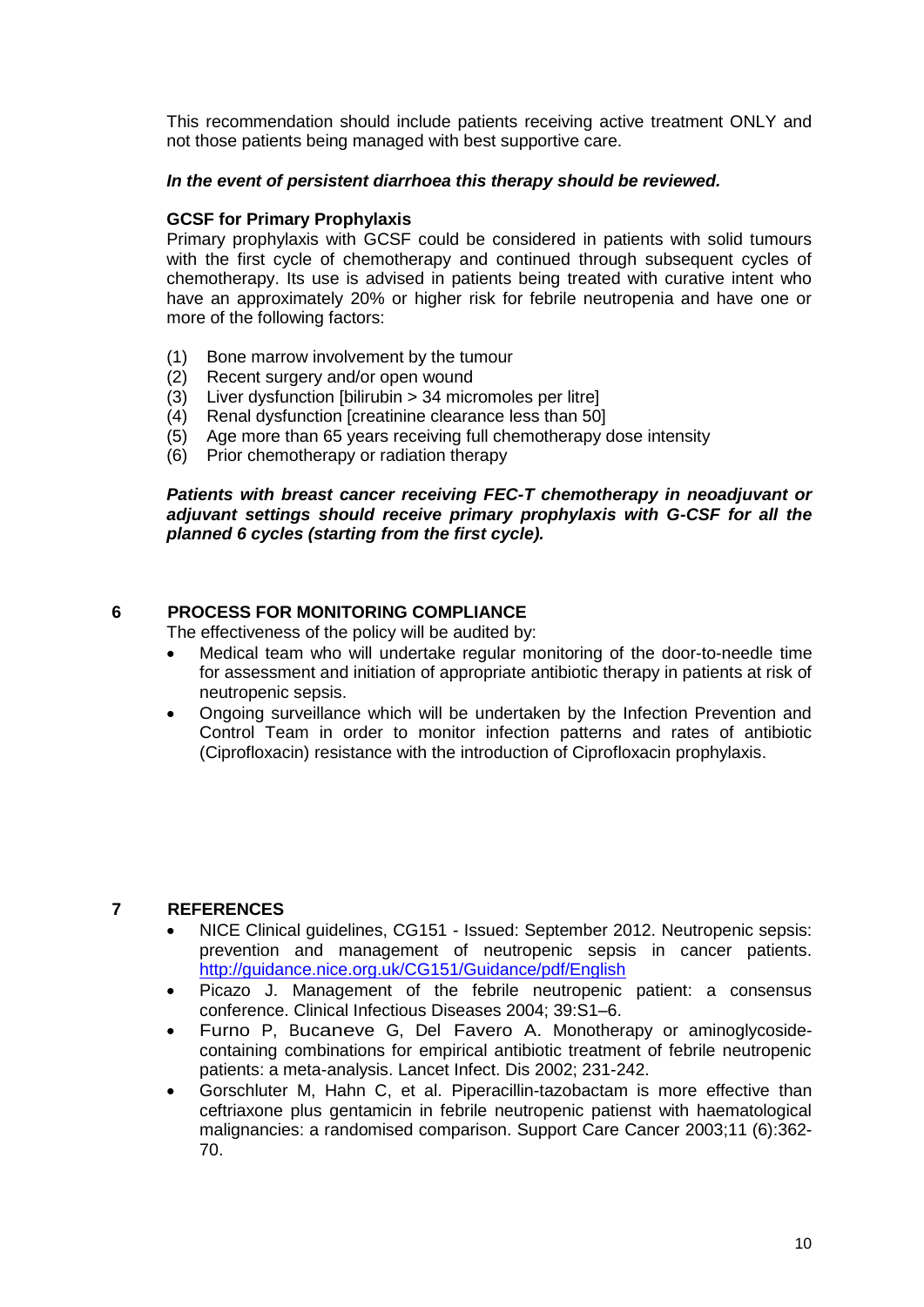- Guidelines for the Use of Antimicrobial Agents in Neutropenic Patients with Cancer. CID 2002; 34: 730-751.
- Fagan E A. Febrile granulocytopenia. British Journal of Intensive Care. Feb 1995
- Freeman C D, Nicolau D P, Belliveau P P, Nightingale C H. Once–daily dosing of Aminoglycosides: review and recommendations for clinical practice. Journal of Antimicrobial Chemotherapy 1997. 39(6);677-686.
- Freifield A G, Pizzo P A. The outpatient management of febrile neutropenia in cancer patients. Oncology (Huntington) 1996. 10 (4): 599-606.
- Adult antibiotic formulary[:http://intranet/guidelines/guidelines/259.pdf](http://intranet/guidelines/guidelines/259.pdf)
- Guidelines on the Prescribing of Glycopeptides Antibiotics in Adults for more detailed information: [http://intranet/antibiotic/heyhguidelines.asp.](http://intranet/antibiotic/heyhguidelines.asp)
- Guidelines on the Prescribing of Aminoglycoside Antibiotics in Adults for more detailed information:<http://intranet/antibiotic/heyhguidelines.asp>
- Guideline on [Management of Systematic Fungal Infection in](http://intranet/guidelines/guidelines/19.pdf)  [Immunocompromised Patients](http://intranet/guidelines/guidelines/19.pdf) on the intranet site: <http://intranet/antibiotic/heyhguidelines.asp>
- Infection control policies<http://intranet/infectioncontrol/policies.asp>
- Freifeld A G et al. No place like home? Outpatient management of patients with febrile neutropenia and low risk. J Clin Oncol 2011; 20(29):3952-3954.
- Crawford J et al. Myeloid Growth Factors. Clinical Practice Guidelines in Oncology. JNCCN 2011;9;914-932.
- Muazzam IA. Suspected Neutropenic Sepsis Audit. NHS Hull and East Yorkshire 2015.
- Smith TJ et al. Recommendations for the use of WBC growth factors: ASCO practice guideline update. J Clin Oncol 2015; 33(28):3199-3212.

# **8 APPENDICES**

- Appendix 1 **-** Additional Assessments
- Appendix 2 General Guidelines for In-Patient Care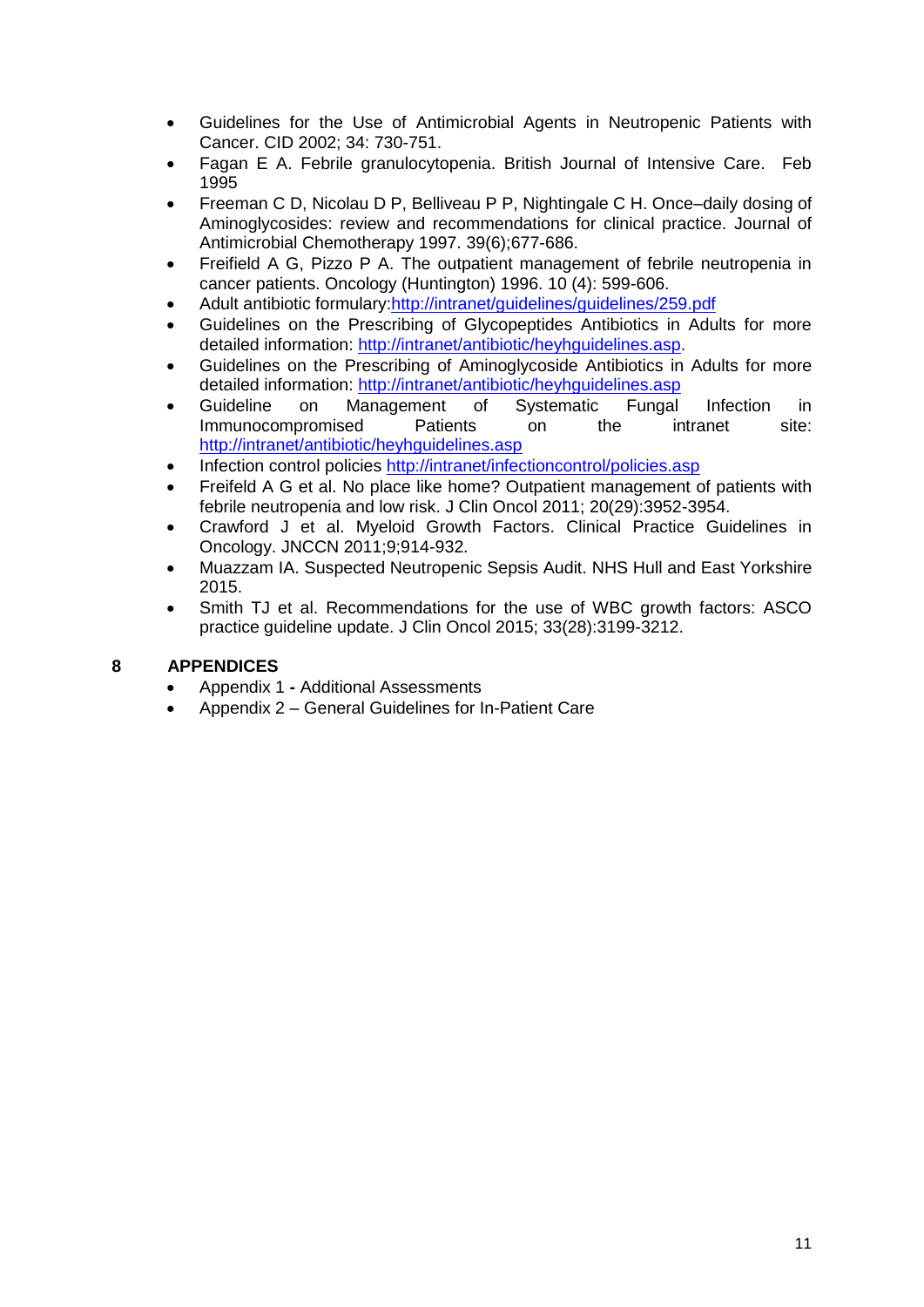# **APPENDIX 1**

# **Additional Assessments**

| <b>Site</b>             | Information                             |
|-------------------------|-----------------------------------------|
| Intravenous site        | Assess daily for infection              |
| Mouth and throat        | Use a recognised oral assessment quide  |
| <b>Skin</b>             | Assess daily for breakdown, lesions and |
|                         | rashes. Assess wounds for infection.    |
| Central nervous system  | Monitor for changes in behaviour,       |
|                         | headache, level of consciousness and    |
|                         | orientation.                            |
| Genito-urinary function | Frequency, dysuria, haematuria          |
|                         | Assess female patients for vaginal      |
|                         | candidiasis if symptomatic. Patients    |
|                         | should avoid the use of tampons.        |
| Peri-anal region        | Assess for infection if symptomatic     |